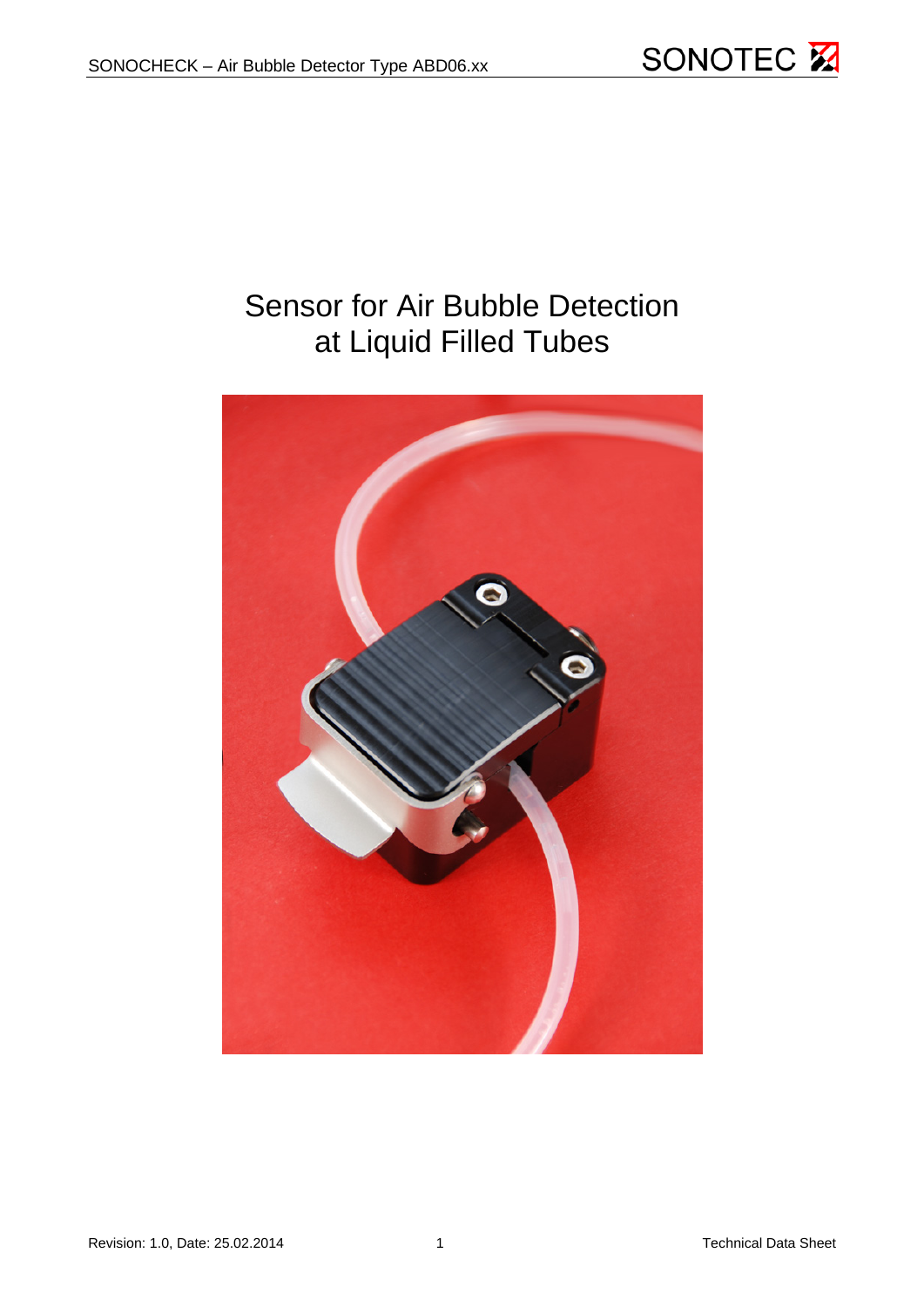# **Table of Content**

| 1.1 |  |
|-----|--|
| 1.2 |  |
| 2   |  |
| 2.1 |  |
| 2.2 |  |
| 2.3 |  |
| 2.4 |  |
| 2.5 |  |
| 3   |  |
| 4   |  |
| 4.1 |  |
| 4.2 |  |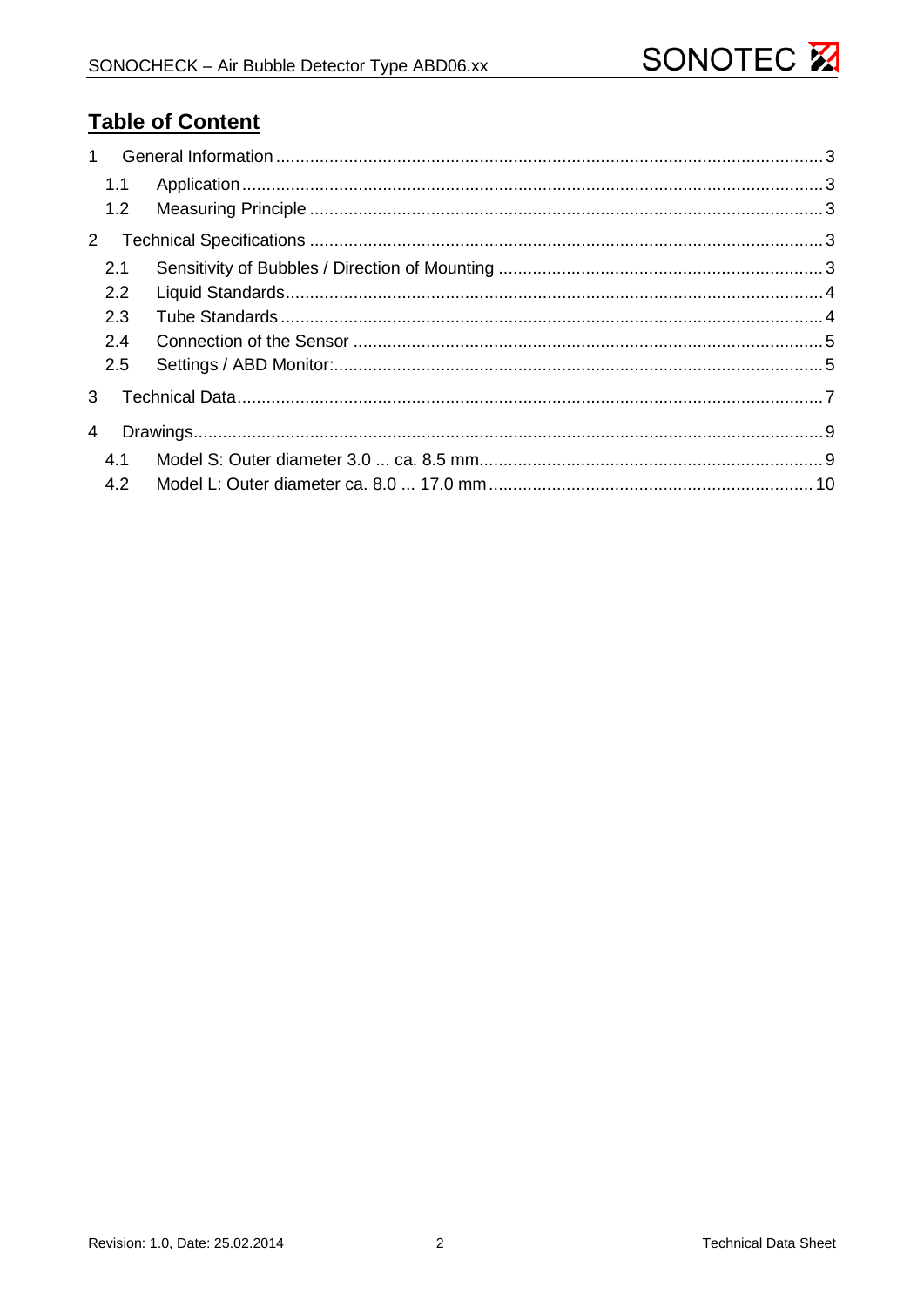

# <span id="page-2-0"></span>1 General Information

#### <span id="page-2-1"></span>1.1 Application

The air bubble detector is used for the detection of air bubbles in liquid filled tubes made of synthetic materials. It is also suitable for wet/dry indication at tubes.

The sensor is used especially in the fields of medical and food technology, since it has no contact with the liquid. The sensor is also suitable for industrial applications such as the bubble detection at tubes filled with glue or paint.

The type and dimensions of the sensor depend on the diameter and the flexibility of the tube as well as on the kind of liquid.

Without using any coupling medium the tube is easily put into the sensor and enables a smooth and uncomplicated change.

The sensor is constructed as a component to be integrated into machines and apparatus. The mechanical installation and electrical integration into the control system can be carried out easily.

<span id="page-2-2"></span>Besides standardized applications the sensors can also be adapted to customized applications.

#### 1.2 Measuring Principle

An ultrasonic principle with short high-frequency pulses is used for measuring. If there is liquid in the tube a part of the ultrasonic sound is transmitted from the emitter through the tube to the receiver. If the tube is empty or a bubble is placed in the measuring point, the part of sound is much smaller. The amplitude of the received ultrasonic pulses is analyzed.

The sensor adapts to dynamically changing acoustic conditions. Hence, a high reading stability against varying environmental conditions can be ensured.

### <span id="page-2-3"></span>2 Technical Specifications

#### <span id="page-2-4"></span>2.1 Sensitivity of Bubbles / Direction of Mounting

The bubble sensitivity depends on the diameter of tube and on the mounting position. For optimal bubble detection the tube must be placed vertically or horizontally with lateral insertion. This way bubbles with a diameter greater than 30 % ... 50 % related to the inner diameter of tube will be detected.



*Example: Outer diameter of tube = 6.5 mm Inner diameter of tube = 4.9 mm*

 *Bubbles bigger than 5 µl are detected at a flow rate of 1 … 1000 ml/min.*

*Figure 1: Recommended mounting position of the sensor*

If the opening of the channel points upwards, the threshold at which bubbles can be detected reliably is the highest.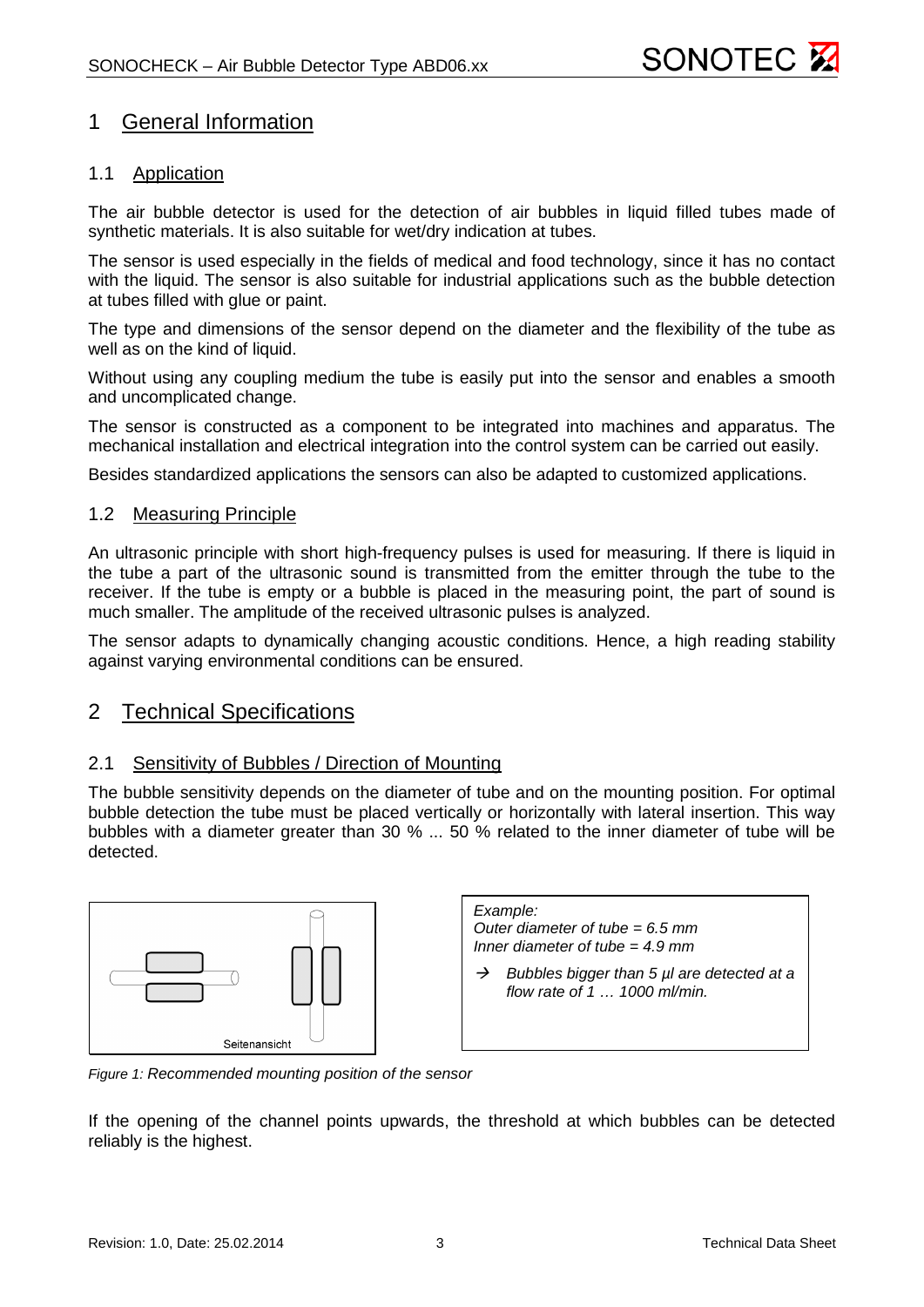

#### <span id="page-3-0"></span>2.2 Liquid Standards

In general all low-viscosity liquids which contain no or only little filler are suitable.



For industrial applications with high-viscosity liquids (e.g. fats / special paints), screening tests must be made.

The intensity of ultrasound which is transmitted into the liquid is so small, that no biological damage occurs. The sensor is tested e.g. for applications with human blood.

#### <span id="page-3-1"></span>2.3 Tube Standards

According to the tube diameter there are various models with a different channel width. The type of sensor depends on the outer diameter, the flexibility as well as the wall thickness of the tube.



In order to make sure to select the most appropriate type, consult our service team. If available a short piece of the tube should be sent to our company.

| Outer diameter | $317$ mm                                           |  |  |
|----------------|----------------------------------------------------|--|--|
| Wall thickness | Optimal 10  20 % of outer diameter                 |  |  |
| Material       | Plastics, e.g. PVC, PE, silicon, PUR               |  |  |
| Features       | Other materials only on request or after test      |  |  |
| Elasticity     | Tube must be plane on the outside, no textile tube |  |  |

*Table 1: Requirements to the tube*



The tube is put into the measuring cell without coupling gel.

**ATTENTION:** There must be no liquid in the channel. An acoustic short circuit may be caused due to the liquid. The function of the sensor is strongly disturbed.

Normally, after being put in, the tube is fixed firmly by the hinged cover. Especially when using very small tubes or tubes with a very low wall thickness (less than 10 % of the outer diameter) it is necessary, that the cover presses the tube and keeps it firmly on the right position.



The elasticity of the tube may be changing by an increased operating temperature.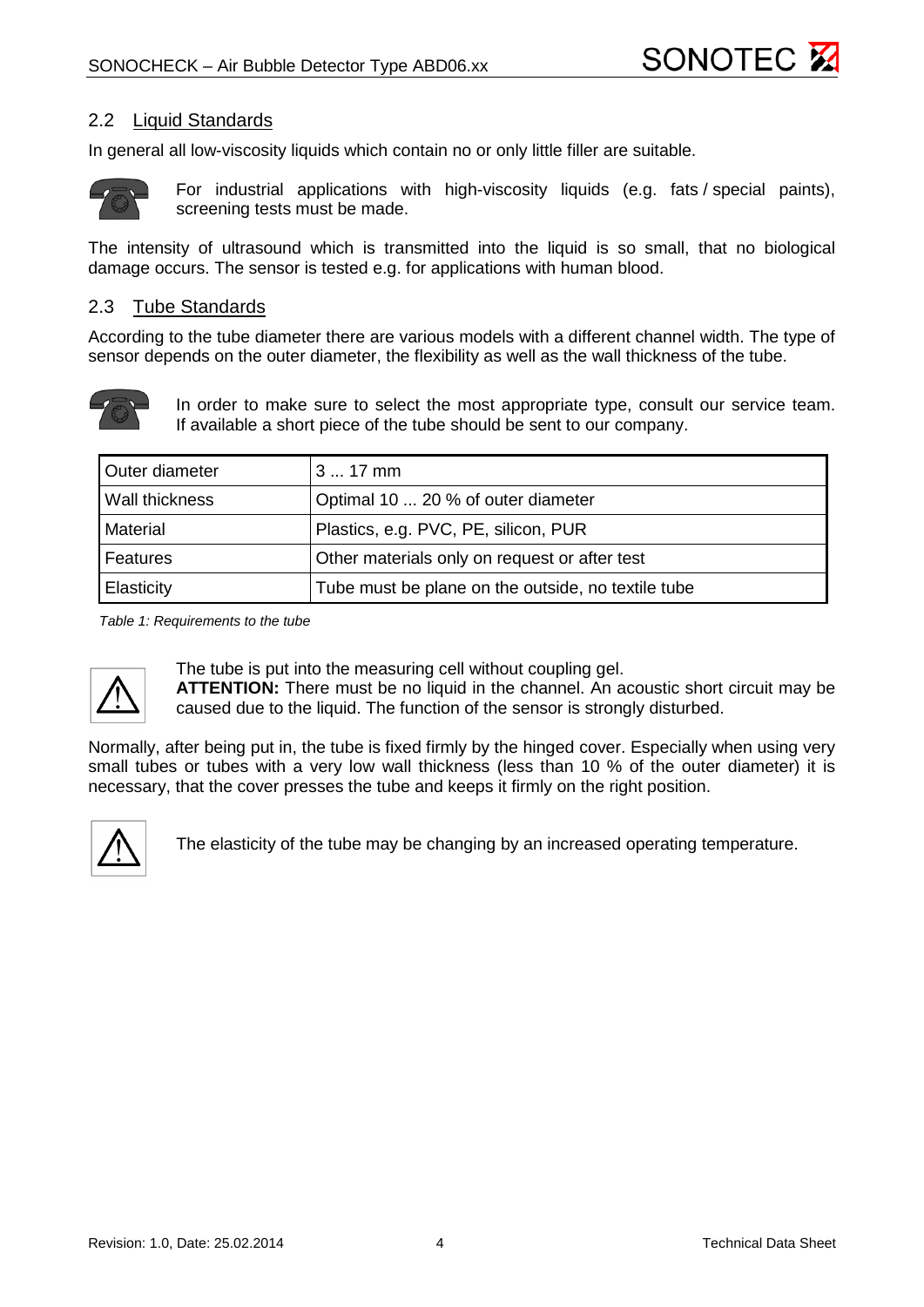

#### <span id="page-4-0"></span>2.4 Connection of the Sensor

For normal operating the sensor is connected via a M12 sensor connector (3 poles).

A suitable cable can be delivered optionally (length: 2 m / 5 m / 10 m). A shielding cable is not necessary for short distances. We recommend a shielding for greater lengths (> 30 m) or in rough industrial environments.

For the service a special cable (5 poles) is required. Using the additional lines it is possible to configure the sensor and to adapt it to customized specifications. Do not connect unused lines!



Use the service lines only in combination with the ABD Monitor for the SONOCHECK (delivered on request). Otherwise the sensor could be damaged.

4

3





*Figure 2: View on connector of the sensor Figure 3: View on connector of the cable (female)*

2

5

| Pin | Color                                                         | <b>Connection</b>                                                |  |
|-----|---------------------------------------------------------------|------------------------------------------------------------------|--|
|     | <b>Brown</b>                                                  | Power supply voltage +12  30 VDC                                 |  |
| 2   | White                                                         | For service only: serial control input $(5 V / TTL)$             |  |
| 3   | <b>Blue</b>                                                   | Ground                                                           |  |
| 4   | <b>Black</b><br>Switching output, PNP, max. 150 mA            |                                                                  |  |
| 5   | For service only: serial control output $(5 V / TTL)$<br>Grey |                                                                  |  |
|     | Shield                                                        | If available: should be grounded on the side of controlling unit |  |

*Table 2: Pin configuration of M12 sensor connector*

#### <span id="page-4-1"></span>2.5 Settings / ABD Monitor:

For settings or for diagnostics a computer is required.

By setting the parameters the sensor could be customized:

- Response time / hold time for output / state of output
- Adaption to the right kind of tube



For detailed information do not hesitate to contact our service team.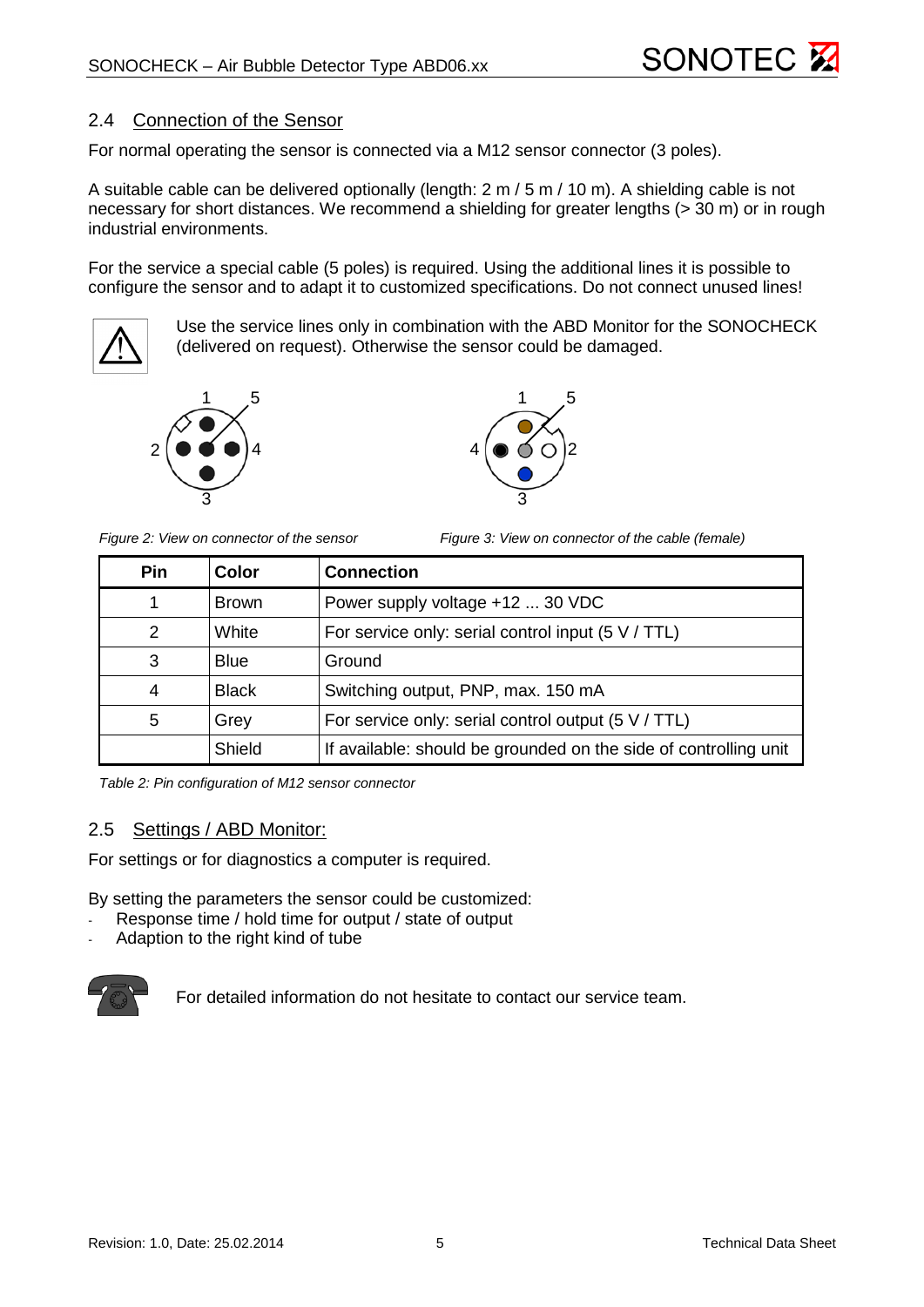



*Figure 4: USB Data Converter for connecting the sensor to the USB port of the computer*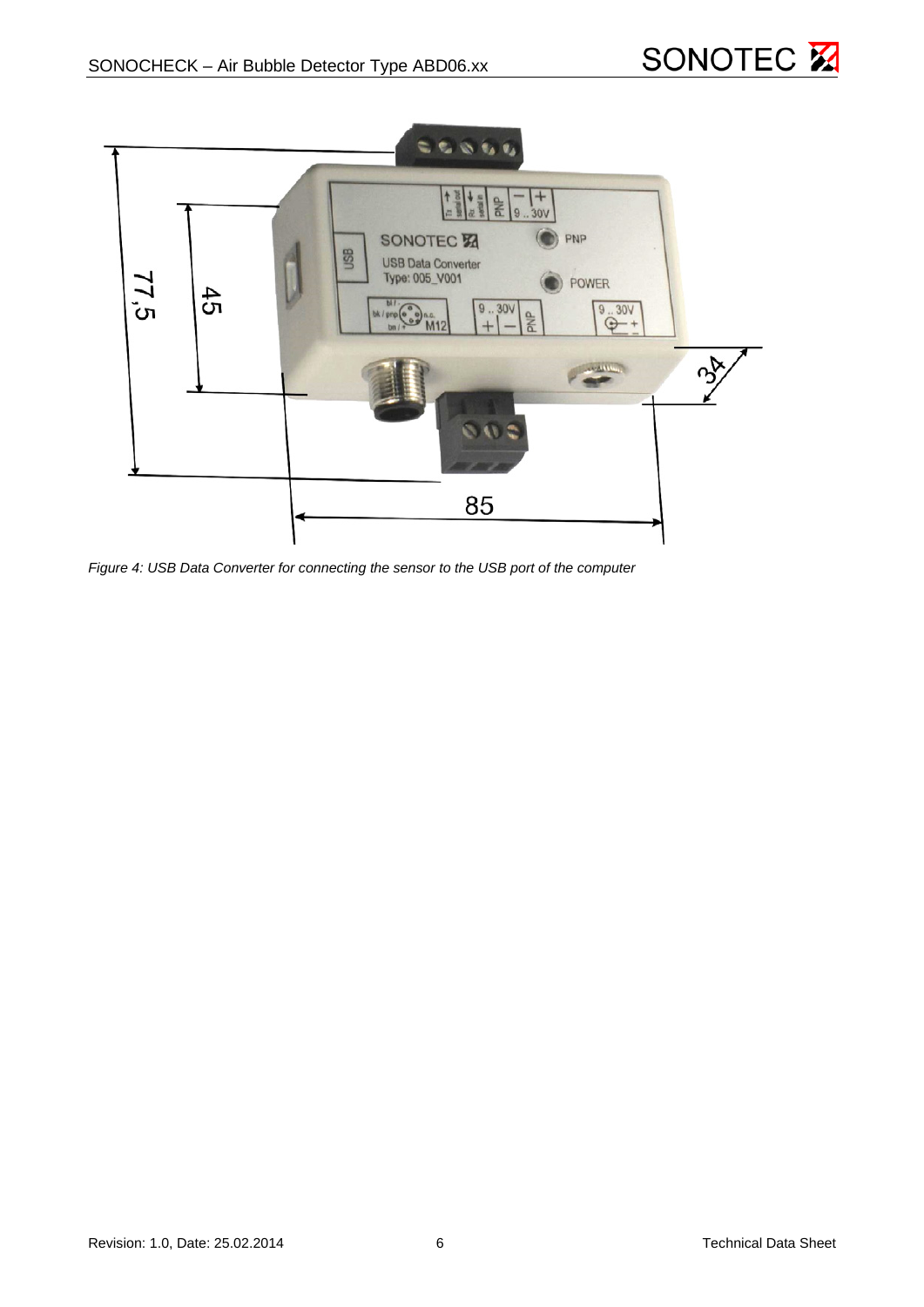

# <span id="page-6-0"></span>3 Technical Data

| <b>SONOCHECK, Type ABD06.xx</b><br>Sensor for air bubble detection at liquid filled tubes |                                                                                                                                                                                                                    |                                                                                             |                            |  |
|-------------------------------------------------------------------------------------------|--------------------------------------------------------------------------------------------------------------------------------------------------------------------------------------------------------------------|---------------------------------------------------------------------------------------------|----------------------------|--|
| <b>Measuring Principle</b>                                                                | Ultrasonic principle<br>Tube is put dry in sensor, no coupling gel is required.                                                                                                                                    |                                                                                             |                            |  |
| <b>Type of Models</b>                                                                     | <b>Model</b>                                                                                                                                                                                                       | <b>Outer Diameter of Tube</b>                                                               |                            |  |
|                                                                                           | S                                                                                                                                                                                                                  | 3.0  ca. 8.5 mm                                                                             |                            |  |
|                                                                                           |                                                                                                                                                                                                                    | 8.0  ca. 17.0 mm                                                                            |                            |  |
|                                                                                           | Dimensions of sensor and hinged cover depending on diameter, wall<br>thickness and flexibility of tube.<br>If possible, provide a short piece of tube for an optimal selection!                                    |                                                                                             |                            |  |
| <b>Materials</b>                                                                          | Housing: plastics / POM / black<br>Hinged cover: plastics / POM / black, mounting claw made of steel<br>Measuring cell: plastics / PMMA / black<br>Potting: PUR<br>Note: Other materials are available on request. |                                                                                             |                            |  |
| Mounting                                                                                  |                                                                                                                                                                                                                    | 2 x holes M4 on the rear side of the sensor                                                 |                            |  |
| <b>Operating Temperature</b>                                                              | +5 °C  +60 °C                                                                                                                                                                                                      |                                                                                             |                            |  |
| <b>Storage Temperature</b>                                                                | -20 °C  +70 °C                                                                                                                                                                                                     |                                                                                             |                            |  |
| Degree of Protection                                                                      | IP67 (potted)                                                                                                                                                                                                      |                                                                                             |                            |  |
| <b>Operating Voltage</b>                                                                  | +12  30 VDC, ripple max. 10 %, protection against reverse polarity                                                                                                                                                 |                                                                                             |                            |  |
| <b>Power Requirement</b>                                                                  | Max. 50 mA (without switching current)                                                                                                                                                                             |                                                                                             |                            |  |
| <b>Switching Output</b>                                                                   | PNP, max. switching current 150 mA                                                                                                                                                                                 |                                                                                             |                            |  |
|                                                                                           | <b>CONTROL</b><br>+U <sub>B</sub>                                                                                                                                                                                  | <b>SENSOR</b><br>$+U_B$<br>PNP-<br>Input<br>Output                                          |                            |  |
|                                                                                           | Last                                                                                                                                                                                                               | Ground<br>Ground<br>No fuse inside the sensors!<br>Pay attention to max. switching current! |                            |  |
| <b>Output Specification</b>                                                               | <b>State</b>                                                                                                                                                                                                       |                                                                                             | <b>Level of PNP-Output</b> |  |
| (Default)                                                                                 | Air / Bubble                                                                                                                                                                                                       |                                                                                             | $+24V$                     |  |
|                                                                                           | Liquid                                                                                                                                                                                                             |                                                                                             | Ground                     |  |
|                                                                                           | Internal error (self-test)                                                                                                                                                                                         |                                                                                             | $+24V$                     |  |
|                                                                                           | The state of output can be configured according to the application<br>by means of the ABD Monitor.                                                                                                                 |                                                                                             |                            |  |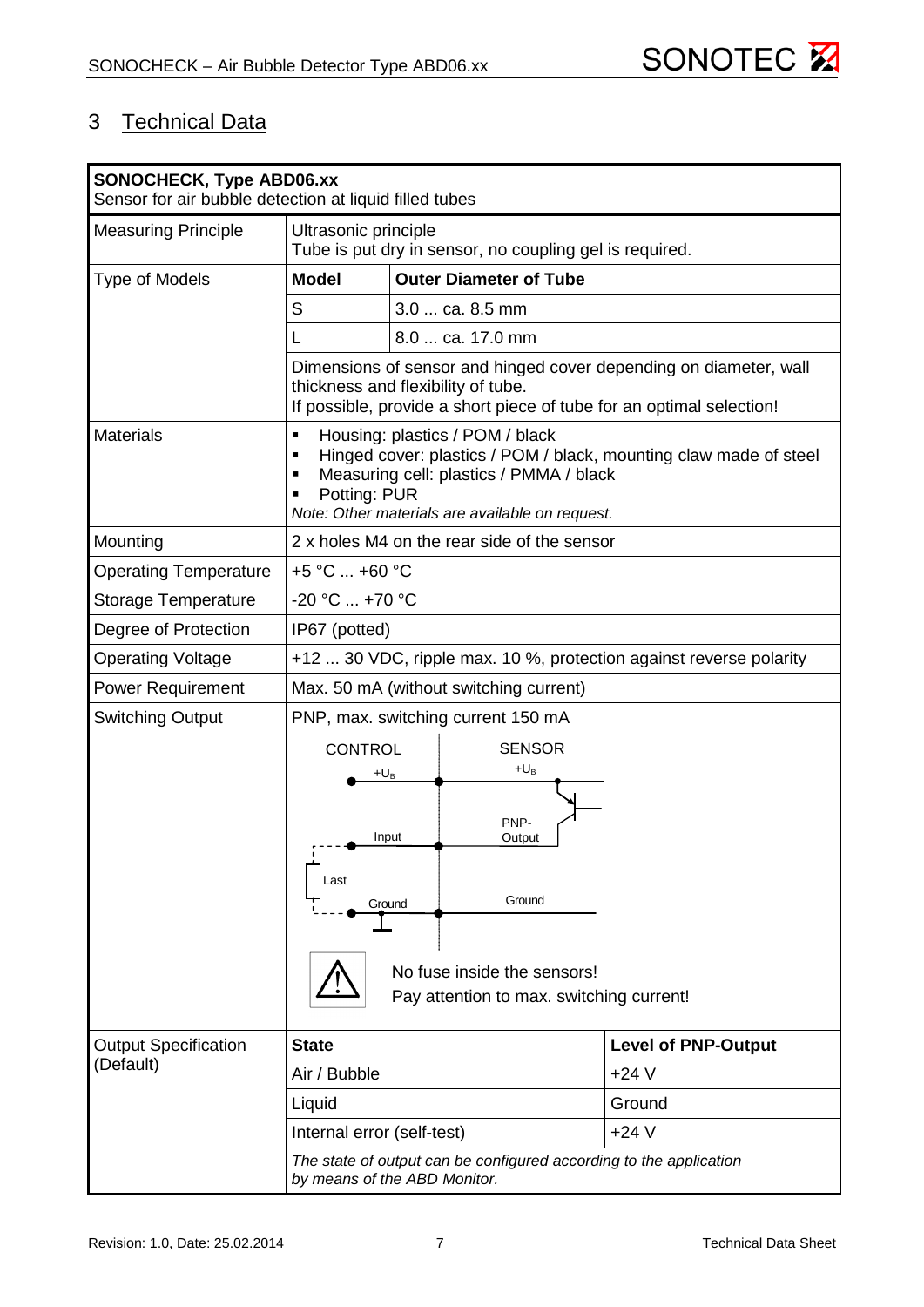

| <b>Measuring Cycle</b>                   | $200 \mu s$                                                                                                                                                                                                                                                                                                                                                                                                                                                                                                                                                       |  |  |  |
|------------------------------------------|-------------------------------------------------------------------------------------------------------------------------------------------------------------------------------------------------------------------------------------------------------------------------------------------------------------------------------------------------------------------------------------------------------------------------------------------------------------------------------------------------------------------------------------------------------------------|--|--|--|
| <b>Response Time</b><br><b>Hold Time</b> | Minimal $< 0.5$ ms<br>The Response Time can be adjusted in a wide range. Furthermore, the Hold<br>Time can be set in order to increase the duration of the output signal.                                                                                                                                                                                                                                                                                                                                                                                         |  |  |  |
| <b>CE Compliance</b>                     | Compliance with DIN EN 61326-1: 2006<br>EN 61000-4-3 EMC, Radiated radio-frequency - Electromagnetic field<br>immunity, Test Result A, Test with 10 V/m (0.15  1000 MHz)<br>EN 61000-4-4 EMC, Electrical fast transient/burst immunity test, Test Result A<br>(see restrictions below)<br>EN 61000-4-6 EMC, Immunity to conducted disturbances, induced by radio-<br>frequency fields, Test Result A, Test with 10 V/m<br>EN 55011<br>Electromagnetic disturbance characteristics, Limit 30 dBµV/m<br>For testing typical settings for bubble detection have been |  |  |  |
|                                          | applied. The interference immunity depends on a reasonable<br>configuration. Operating with very high bubble sensitivity<br>combined with a very short response time can cause<br>disturbances of the system, induced by electromagnetic<br>disturbing, pressure changing, mechanical vibration, etc.                                                                                                                                                                                                                                                             |  |  |  |
| Scope of Delivery                        | Bubble detector type ABD06, model and dimensions adjusted<br>to tube of customer<br>Hinged cover with mounting claw: dimensions adjusted to sensor<br>and tube.                                                                                                                                                                                                                                                                                                                                                                                                   |  |  |  |
|                                          | <b>Technical data sheet</b>                                                                                                                                                                                                                                                                                                                                                                                                                                                                                                                                       |  |  |  |
| Accessories/Options                      | M12 sensor cable, 3 poles, length 2 m / 5 m / 10 m                                                                                                                                                                                                                                                                                                                                                                                                                                                                                                                |  |  |  |
|                                          | ABD Monitor, consisting of:<br>USB data converter<br>$\blacksquare$<br>M12 sensor cable, 5 poles, length 2 m<br>٠<br>USB cable type A-B, length 1.5 m<br>٠<br>CD with software ABD Monitor<br>$\blacksquare$                                                                                                                                                                                                                                                                                                                                                      |  |  |  |

*Table 3: Technical data sensor SONOCHECK – type ABD06.xx*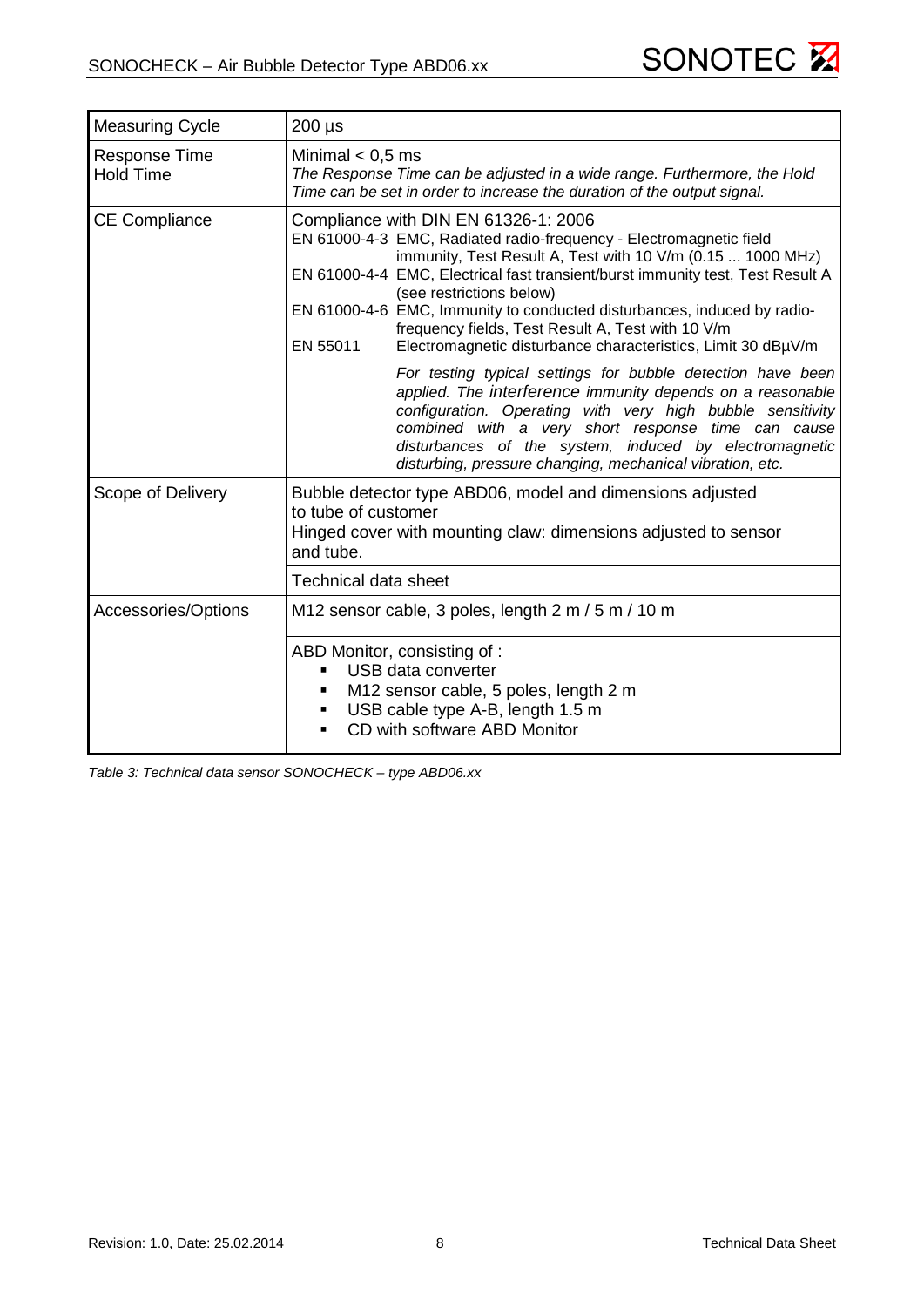

### <span id="page-8-0"></span>4 Drawings

## <span id="page-8-1"></span>4.1 Model S: Outer diameter 3.0 ... ca. 8.5 mm



*Figure 5: Drawing of sensor model S. Note: The drawings do not conform to real dimensions.*